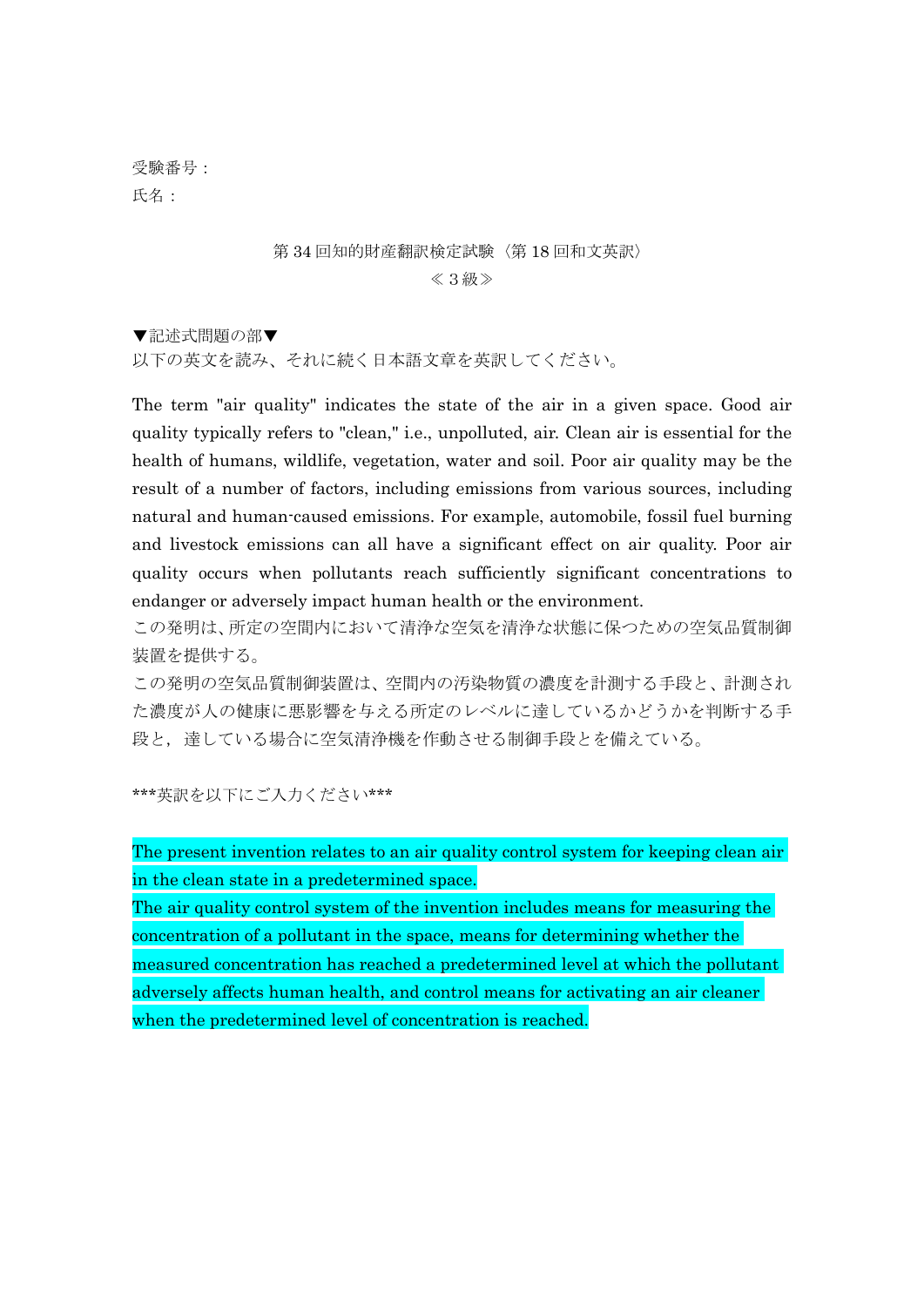▼選択問題の部▼

A~Cのうち、答えのアルファベットを「解答: 」にご入力ください。

問 1

#### 次の英文のそれぞれについて最も近い意味の和訳文を選びなさい。

(1)

Design patents and trademarks are often confused but are different things.

A. 意匠特許と商標とは別のものである。

B. 特許と商標とを混同してはならない。

C. 特許と商標とを混同する人は滅多にいない。

A:特許と商標とが異なるものであることを述べているのは A のみです。

#### (2)

A claim should be written to withstand a hostile reading by a third party who would like to design around.

- A. クレームは、これを回避しようとする第三者が敵対的な立場から読んだとしても回避の 余地がないように記述されるべきである。
- B. クレームは、これを回避しようとする第三者につけこむ隙を与えないように記述しなけ ればならない。
- C. クレームは悪意の第三者が回避できないようにしっかりと記述しなければならない。

## A:B も原文の意味に近いですが、"hostile reading"の意味を正確に伝える A が原文に近い です。

(3)

The specification is not enabling.

- A. 明細書の開示には誤りがある。
- B. 明細書の開示は不十分である。
- C. 明細書は実施可能要件を満たしていない。
- C:特許明細書は当業者が読めば発明を実施できるように(to enable skilled persons to practice the invention)記述されねばなりません。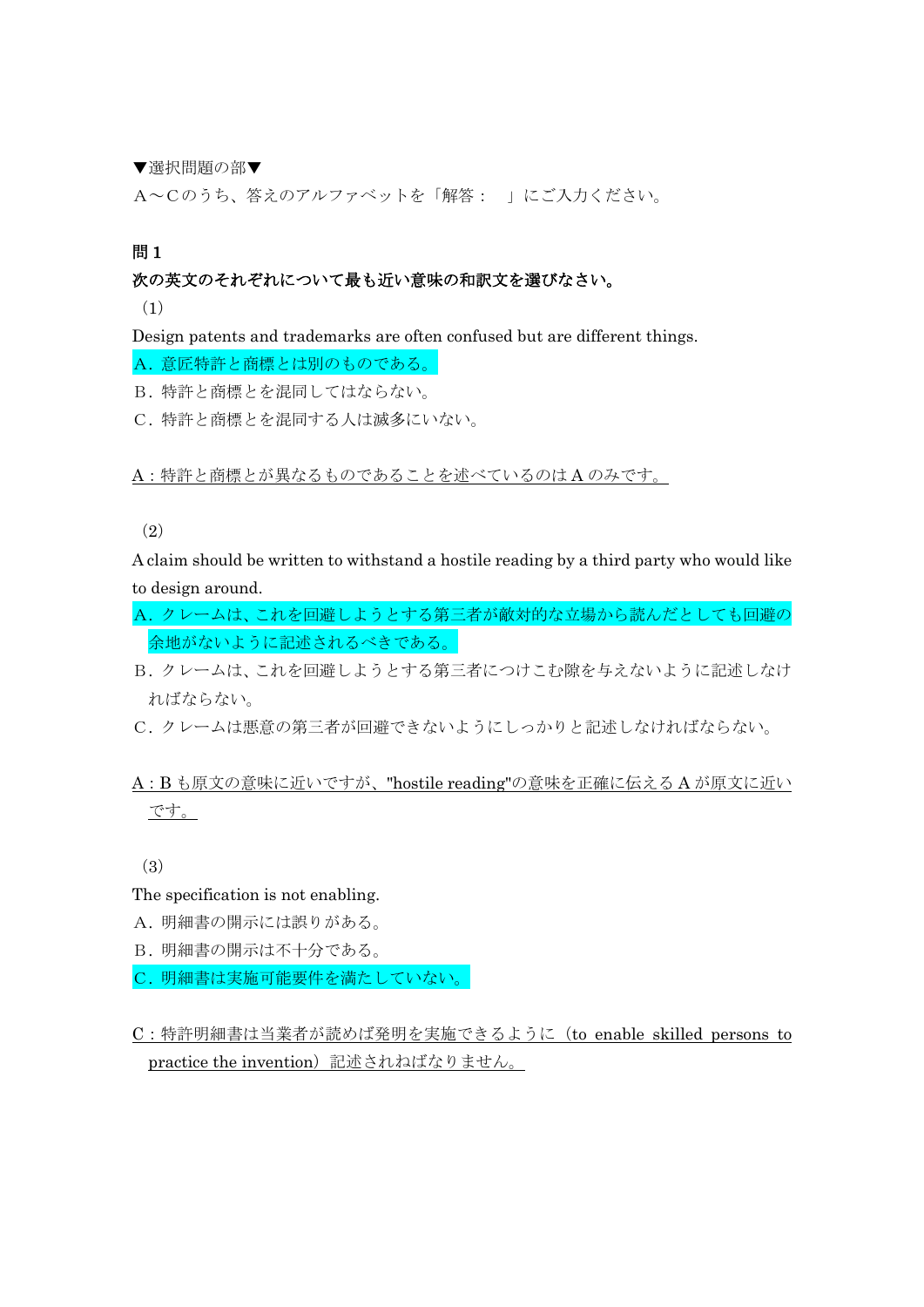(4)

The recent sustained increase in international oil prices has once again highlighted the potential for biofuels.

A. 国際的にオイル価格が上昇を続けた結果、バイオ燃料が使用されるようになった。

B. このところ国際的にオイル価格の上昇が続いており、バイオ燃料の可能性に再び注目が 集まっている。

C. 最近の継続的なオイル価格の上昇に伴い、バイオ燃料が再び注目されるようになってき た。

B:C も原意に近いのですが、価格上昇が国際的規模のものであることが伝えられていませ  $\lambda$ <sub>o</sub>

(5)

A claim should be narrow enough to avoid reading on prior art.

A. クレームは先行技術と抵触しないように十分狭く書くべきである。

B. クレームの範囲を広くしすぎると先行技術との差がなくなってしまう。

C. クレームは先行技術上において読めないように十分狭く書かなければならない。

A:C も原文の意味を伝えていますが、"should be"の意味を正確に伝えていません。

(6)

What "patent pending" means is only that a patent application has been filed.

- A. "Patent Pending"という言葉の意味は、特許出願はされているがまだ係属中ということ である。
- B. "Patent Pending"という表現は、特許出願が済んでいることを第三者に対して伝える ものである。

C. "Patent Pending"という言葉は、単に、特許出願が完了している事実を意味するものに 過ぎない。

C:A も B も情報として間違いではありませんが、原文中の"only"の意味を伝えていません。

(7)

Vehicles using both electric motors and internal combustion engines are not considered as pure Evs.

A. 電気モーターと内燃機関とを併用する自動車は純粋な意味での電気自動車とはいえな い。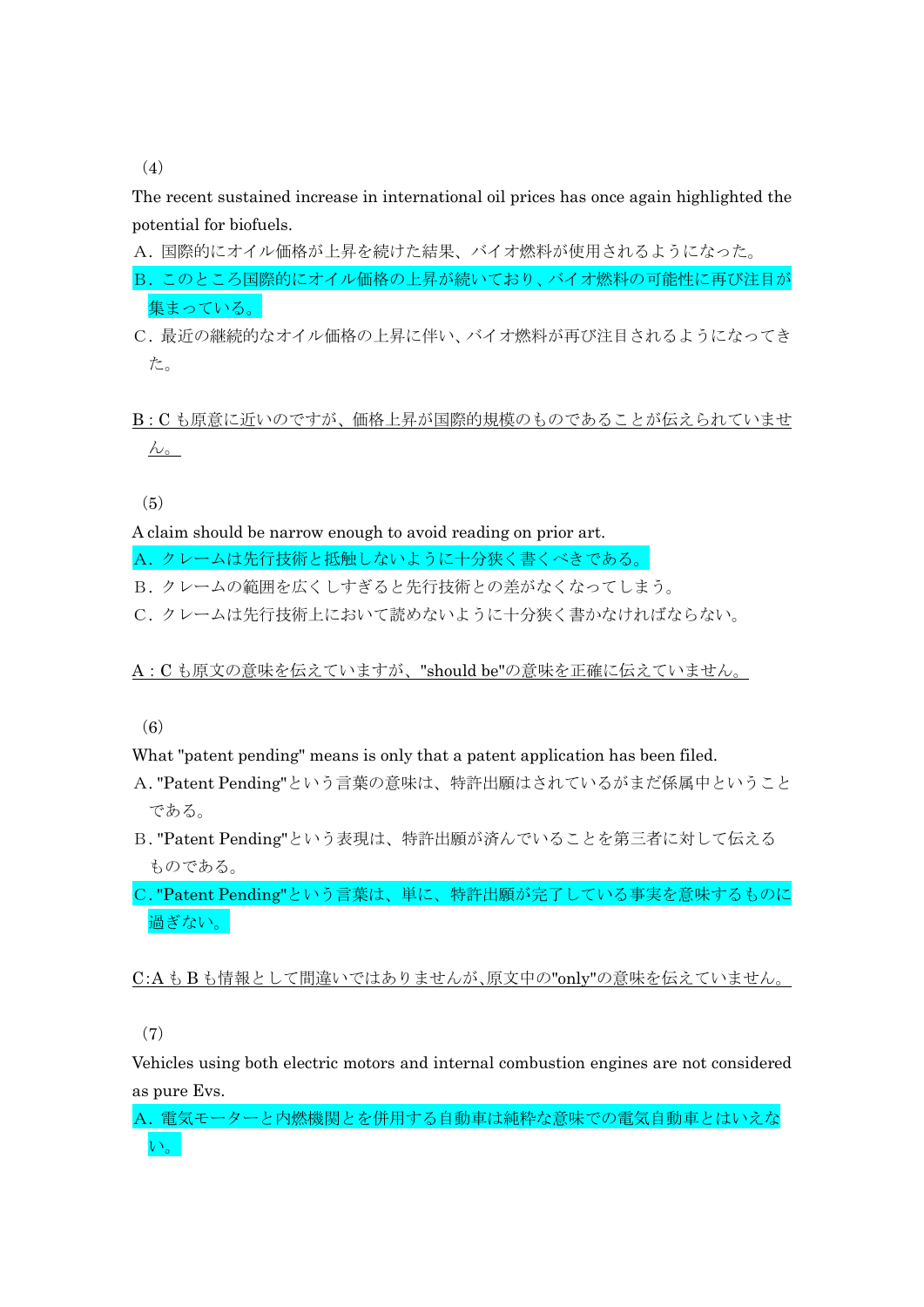B. 両方の電気モーターと内燃機関とを組み合わせた自動車は電気自動車とは考えられな い。

C. 電気モーターと内燃機関とを搭載した自動車を電気自動車と呼ぶべきではない。

#### A:B は"both"を誤訳しており、C は"pure"の意味を伝えていません。

(8)

Gas turbine engines are used for a variety of purposes where large amounts of power are required at high efficiency.

A. ガスタービン機関は、高効率大出力が求められる種々の用途に用いられる。

B. ガスタービン機関は大出力を高効率で発生することができるので多用途に用いられる。

C. ガスタービン機関は、いろいろな用途に用いられ、高効率で大出力を発生する。

A:訳文 B,C は「当たらずとも遠からず」ですが、用途の性格を述べた原文の意味を 最も良く伝えているのは訳文 A です。

(9)

Internet penetration among Japanese people is showing a remarkable advance in recent years.

A. 日本におけるインターネットの普及は近年のことだ。

B. 日本においてはインターネットは既に普及している。

C. 近年インターネットは日本社会に浸透しつつある。

C:A も意味的には近いですが、「歴史が浅い」という意味合いが強くなっています。

 $(10)$ 

Ordinary web sites are accessible by specifying URLs.

A. 普通のサイトは URL を指定しなければアクセスできない。

B. ウエブサイトを見たければ URL を指定すればよい。

C. 普通のサイトは URL を指定すれば閲覧できる。

C:A,B は原文の意味から明らかに乖離しています。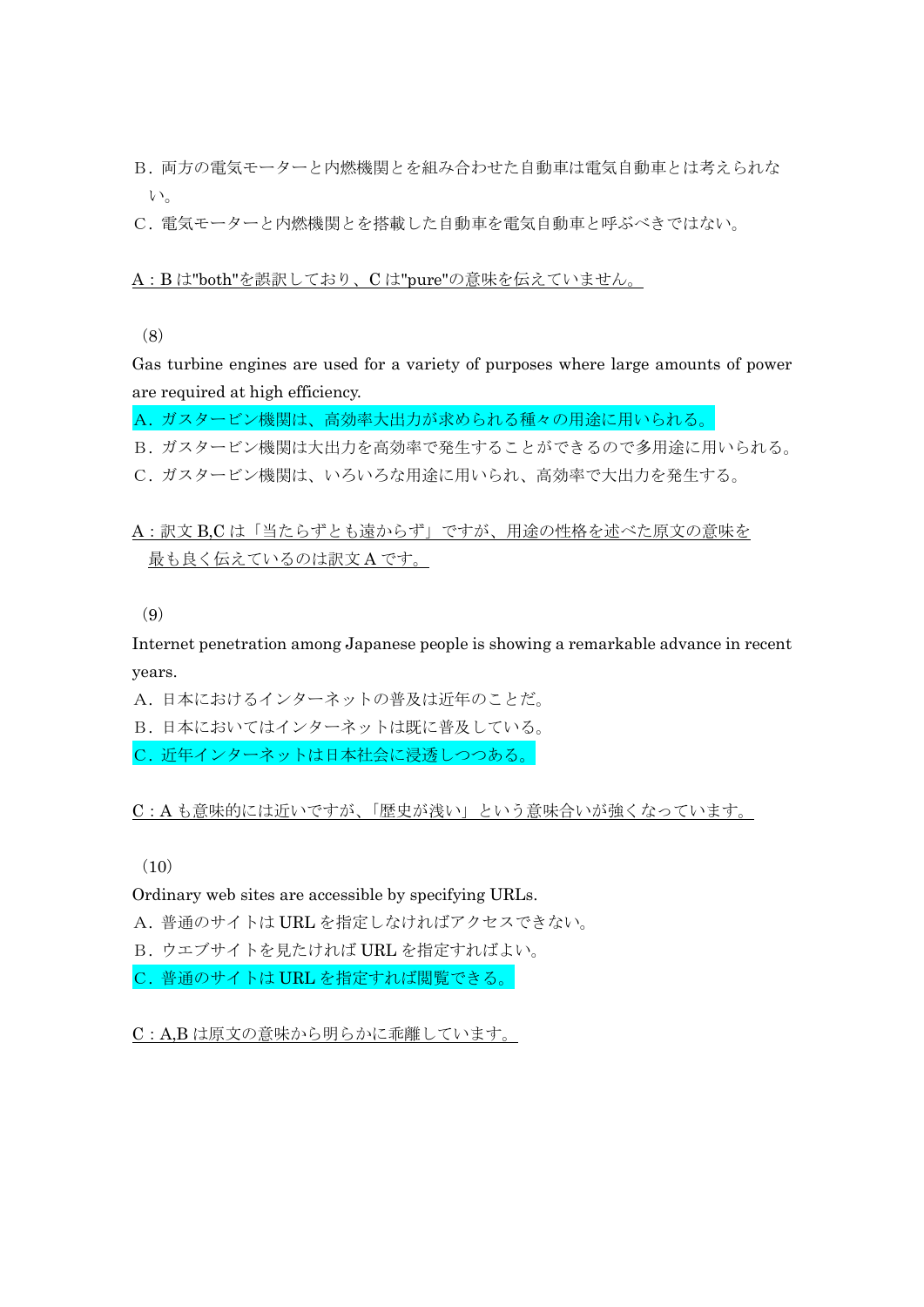#### 間2

# 次の英文のそれぞれについて明らかに誤った和訳文をひとつ選びなさい。

(1)

Portable computing devices continue to become more complex and powerful.

A. 持ち運び式コンピュータはますます複雑になり機能も増えている。

B. 持ち運び式コンピュータの高度化が依然として求められている。

C. 携帯型コンピュータは複雑化多機能化しつつある。

B:既に複雑化・多機能化が進んでいることを伝えていない B が誤りです。

(2)

Paradigm shift sometimes is known as the term used to describe a change in basic science.

A. パラダイムシフトという言葉は、基礎科学の変革をあらわす言葉である。

B. 今日の基礎科学における変化は「パラダイムシフト」と呼ばれる。

C. パラダイムシフトが基礎科学の変化をもたらす場合が往々にしてある。

C:C は「パラダイムシフト」という言葉の意味を述べておらず、また「往々にしてある」 は誤りです。

(3)

If anyone steals some copyrighted work to copy, then he is liable for infringement of Copyright and not of theft.

A. 著作物の違法複写は著作権の侵害であり窃盗行為にあたる。

B. 著作物を違法にコピーすることは著作権の侵害に当たる。

C. 版権のある著作物を盗用して複写する行為は窃盗ではなく著作権侵害である。

A: 窃盗行為であるとする A が誤りです。

(4)

The idea of Copyright protection only began to emerge with the invention of printing.

A. 印刷技術の発明とともに、著作権保護という考えが台頭してきた。

B. 著作権保護という思想は、印刷技術の発明とともに、次第に認識されつつある。

C. 著作権保護という考えは、印刷技術の発明がなされたときから認識され始めたのである。

B:「次第に認識されつつある」とする B は誤りです。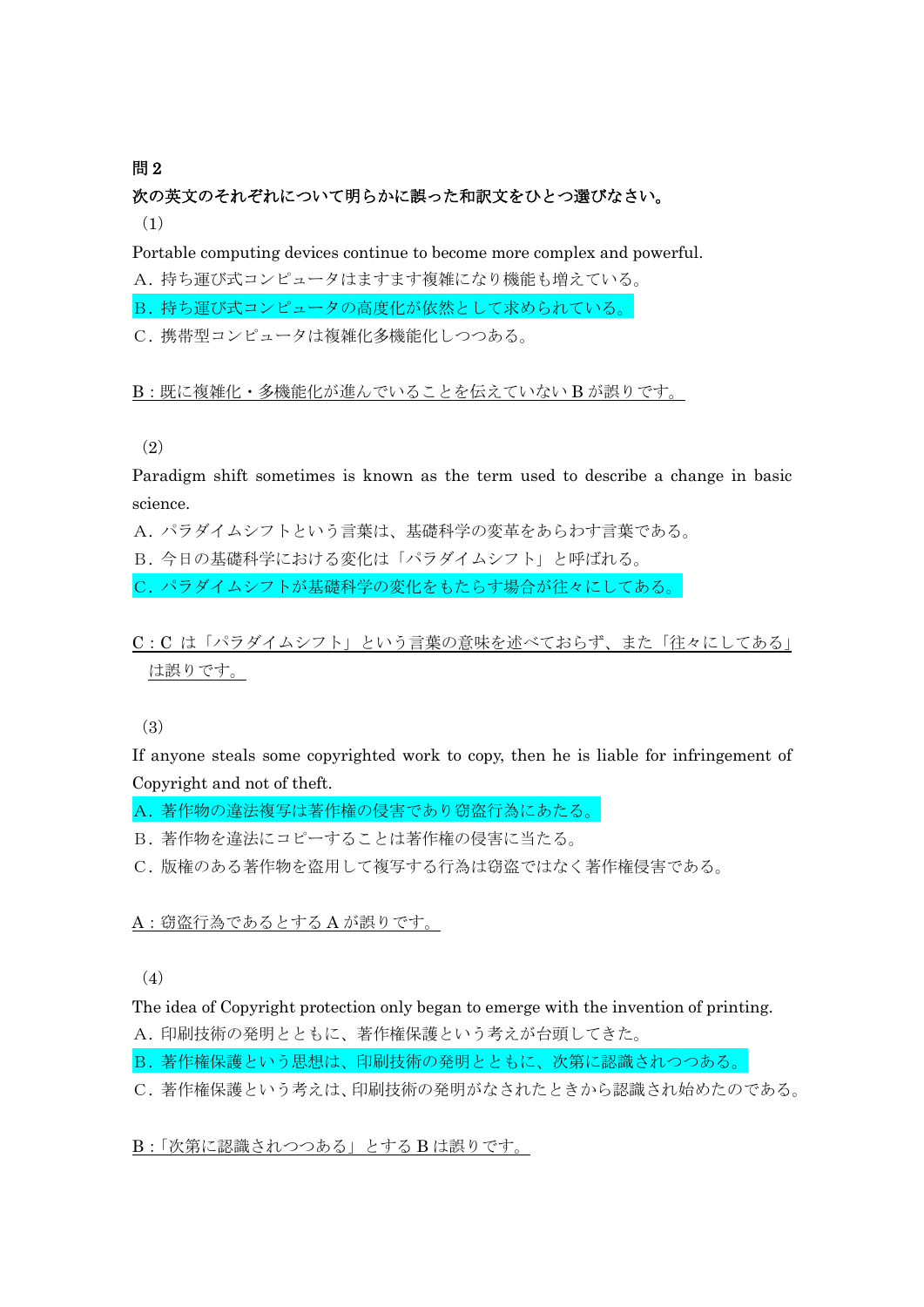$(5)$ 

A copper content less than 1 wt% fails to provide the expected result. A. 銅の含有量が1重量パーセント以下だと所期の効果が得られない。

B. 銅の含有量が1重量パーセントに達しなければ所期の効果が得られない。

C. 銅の含有量が1重量パーセント未満だと期待した結果にならない。

# A:「1重量パーセント以下」というと 1 重量パーセントも含まれてしまいます。課題文の"less than 1 wt%"は、1重量パーセントに達しない(未満)という意味です。従ってA が誤り です。

(6)

Products to be used for therapeutical methods are not excluded from patentability. A. 治療のために用いられる製品は特許による保護の対象とはならない。

B. 治療のために用いられる製品は特許の対象となる可能性がある。

C. 治療のために用いられる製品は特許の対象から除外されない。

A:"not excluded"の意味を間違って伝える A が誤りです。

(7)

As people become more ecology conscious, public expectations for solar panels, which use clean energy, increase.

- A. 人々のエコ意識の高まりにつれて、クリーンエネルギーを用いる太陽光パネルについて 期待が高まる。
- B. 人々のエコ意識が高まったので、今後クリーンエネルギーを用いる太陽光パネルについ て期待が高まるであろう。
- C. クリーンエネルギーを用いる太陽光パネルについての期待は人々のエコ意識の高まり につれて大きくなる。

#### B:"As"を理由として訳した B は誤りです。

(8)

The device of the invention is generally denoted by numeral 1.

A. 本発明の装置を概略的に参照番号1で示す。

B. 本発明の装置全体を参照番号1で示す。

C. 符号1は本発明の装置全体を示す。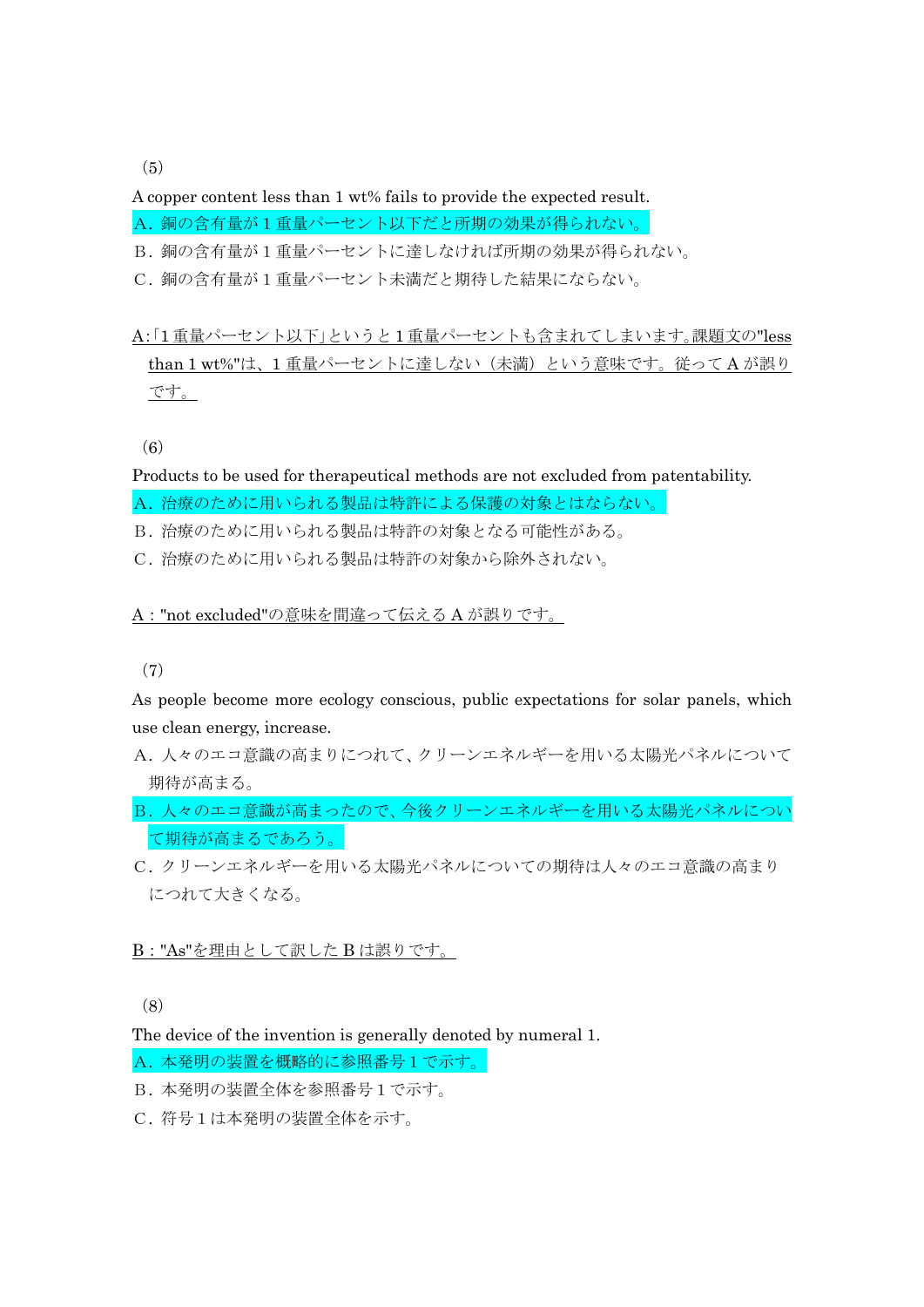## A:"generally"にはいろいろな意味がありますが、参照番号の説明においては「装置全体」 を意味します。

(9)

A recent U.S. Supreme Court decision has made it more difficult to patent combinations of known elements.

A. 米国最高裁の判決により、進歩性要件がより厳しいものとなった。

B. 最近の米国最高裁の判決により、特許要件としての新規性の判断が従来よりも緩和され た。

C. 最近の米国最高裁の判決により、公知の要素の組み合わせについて特許をとることが 難しくなった。

## B:"combinations of known elements"は「新規性」ではなく、「進歩性」の概念に関連 するものです。

 $(10)$ 

The term "vehicle" is used herein to mean electrically and/or mechanically driven automobiles.

- A. 本明細書においては、「車両」という語は、電気的または機械的に駆動される自動車を 意味する。
- B. 本明細書においては、「車両」という語は、電気的、機械的あるいは両者の組み合わせ によって駆動される自動車を意味する。
- C. 本明細書においては、「車両」という語は、電気的または機械的に駆動される自動車を 意味するもので、電気的駆動と機械的駆動を併用するものも含む。

A:電気・機械の併用を除外した A が誤りです。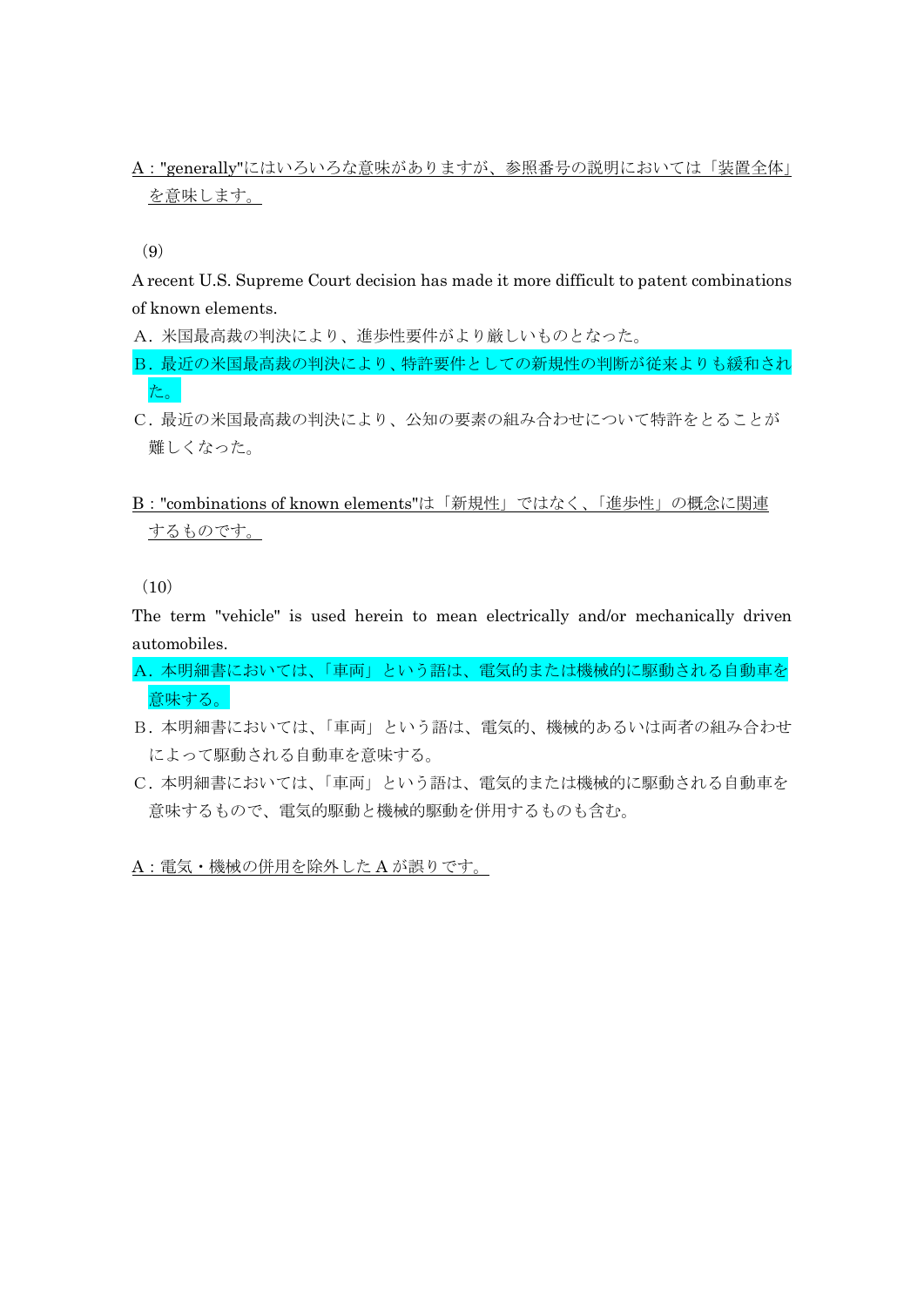#### 問 3.

### 次の日本文のそれぞれについて最も近い意味の英訳文を選びなさい。

(1)

この発明はこれらの問題を完全に解決できないまでも抑えることはできる。

A. The present invention eliminates or at least suppresses these problems.

- B. The present invention almost perfectly overcomes these problems.
- C. This invention provides a solution to these problems.

A:訳文 B は「ほぼ完全に解決する」という意味であり、また訳文 C は「解決策を提供す る」という意味になり、両者とも訳文 A に比べると原意から乖離しています。

(2)

市街地の空気清浄度は一般的に低くなる傾向にある。

A. In city areas, air cleanliness is decreasing.

B. It is quite common that air is less clear in city areas.

C. Generally, the cleanliness of air in city areas is becoming lower.

C:「一般的に」、「傾向にある」を訳出している訳文 C が最も良く原意を反映しています。

(3)

温室効果ガスによる地球気候への影響について工業国の懸念が増大しつつある。

- A. The response of global climate to greenhouse gases is of increasing concern to industrialized nations.
- B. The influence of greenhouse gases on global weather is a serious problem for industrialized nations.
- C. The effect of greenhouse gases on the climate is becoming more serious among industrialized nations.

# A:訳文 B は weather(天候、天気)という語の使用や、「しつつある」を訳していない点 で、また訳文 C は「懸念が増大」を表現していない点で原意を十分伝えきっていません。

(4)

発明が特許されるためにはそれが非自明なものでなければならない。

A. A patent may be granted if the invention is non-obvious.

B. In order for an invention to be patentable, it must be non-obvious.

C. An invention is not patentable if it is obvious.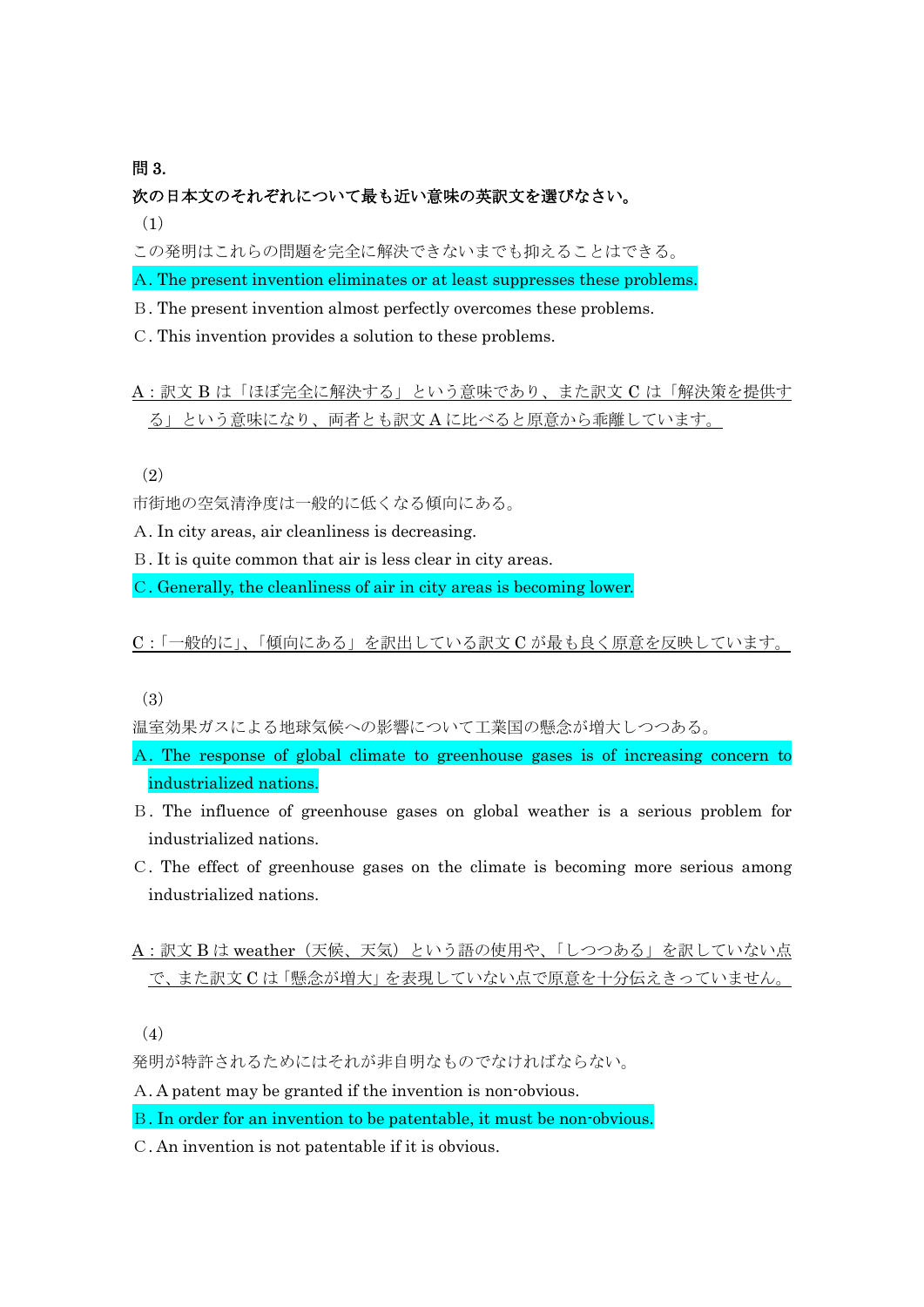B:A,C も情報として誤りではありませんが、特許要件としての「非自明性」に明確に言及 した B が最もよく原文の意味を伝えています。

 $(5)$ 

商標権者は、他人による紛らわしい商標の使用を阻止する権利を持つ。

- A. A trademark owner has the right to stop others from using a confusingly similar trademark.
- B. A trademark owner can prevent others from using the trademark even if it is modified.
- C. A trademark owner has the right to exclude others from using the trademark.

A:「紛らわしい商標」を反映した A が最も原意に近いです。

(6)

クレームに記載された文言と明細書に記載された文言とは必ずしも同じである必要はない。

- A. Words appearing in claims should have clear support in the description.
- B. It is not necessary to have literal correspondence between the words in the claims and those in the description.
- C. Practice allows the use of words which are not exactly the same as those used in the description.
- B:「必ずしも同じである必要はない」の意味を正確に伝える B が最も原文の意味を反映 しています。

(7)

特許権が切れた発明は誰もが実施しても良いが他の権利で保護されている場合は別である。

- A. Usually, invention of a patent after expiration can be freely used or worked by anyone, unless protected otherwise.
- B. Anyone can practice inventions of expired patents, upon approval by the inventors.
- C. Even after expiration of the patent, one who attempts to use the invention must confirm that there is no other related right.

A:C も意味的には近いのですが、原文には「確認」を求める意図はありません。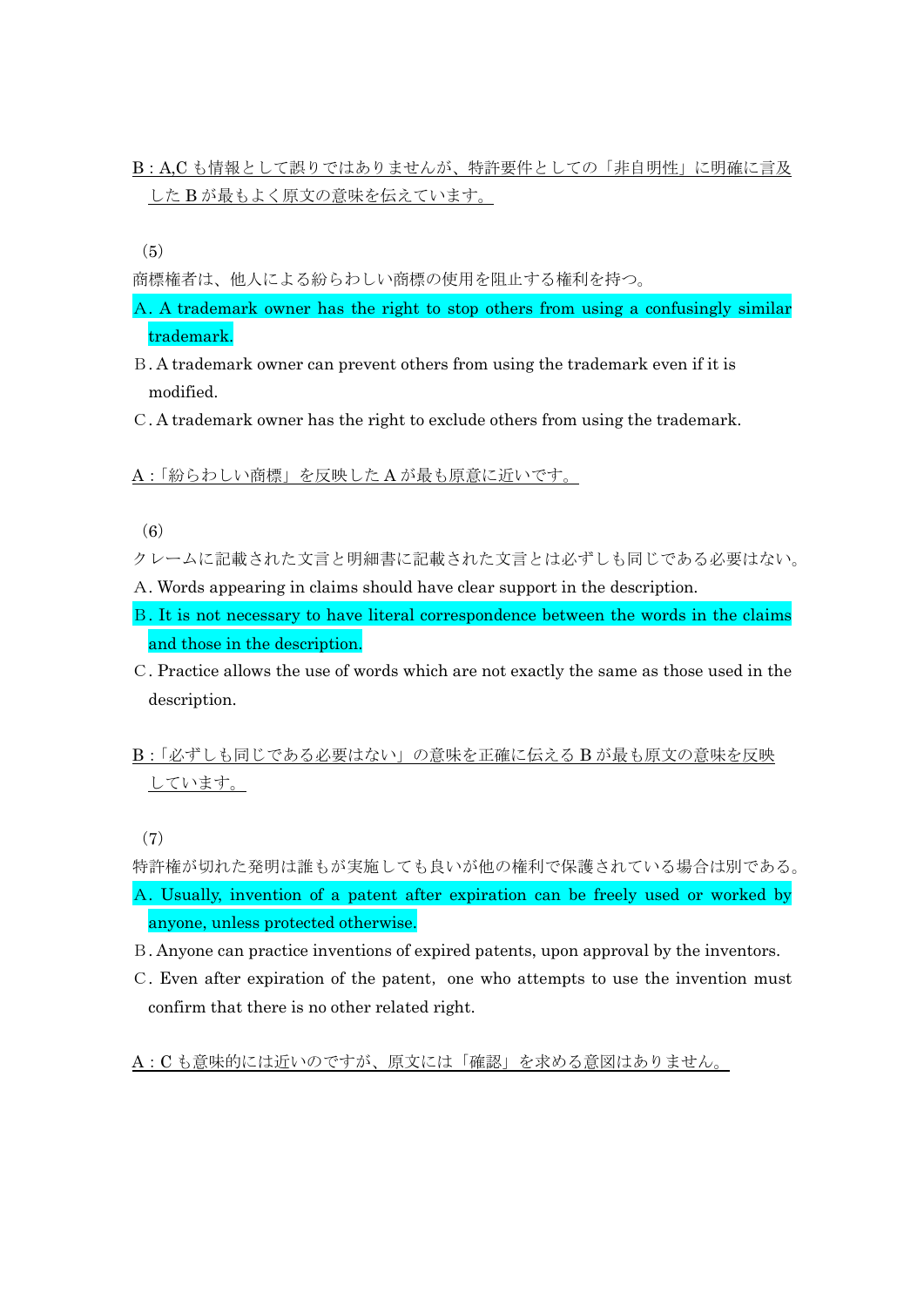(8)

この分留塔の中では上昇する気相と下降する液相とが互いに接触する。

- A. A fractionating column allows mutual contact between ascending vapor and descending liquid.
- B. The ascending vapor and the descending liquid are mixed in the fractionating column.
- C. The fractionating column is designed to cause the ascending vapor and the descending liquid to contact with each other.

C:A も意味的には近いのですが、「分留塔」を特定していません。

(9)

出願料は特許出願時に支払わなければならない。

A. One cannot file a patent application without paying filing fees.

B. When filing a patent application, the applicant should pay filing fees.

C. The filing fees for a patent application should be submitted with the application.

C:出願料の支払い時期を説明する C が最も原文に近いです。

(10)

海洋汚染は、川に流れ込む工場の汚染物質にもその原因がある。

- A. Sea contamination is also attributable to contaminate effluents released from plants into rivers.
- B. Discharge of contaminants from plants into rivers brings about ocean contamination.
- C. Uncontrolled release of contaminants from plants into rivers causes sea contamination.

A:「…にもその原因がある」の意味を伝える A が最も良く原文の意味を反映しています。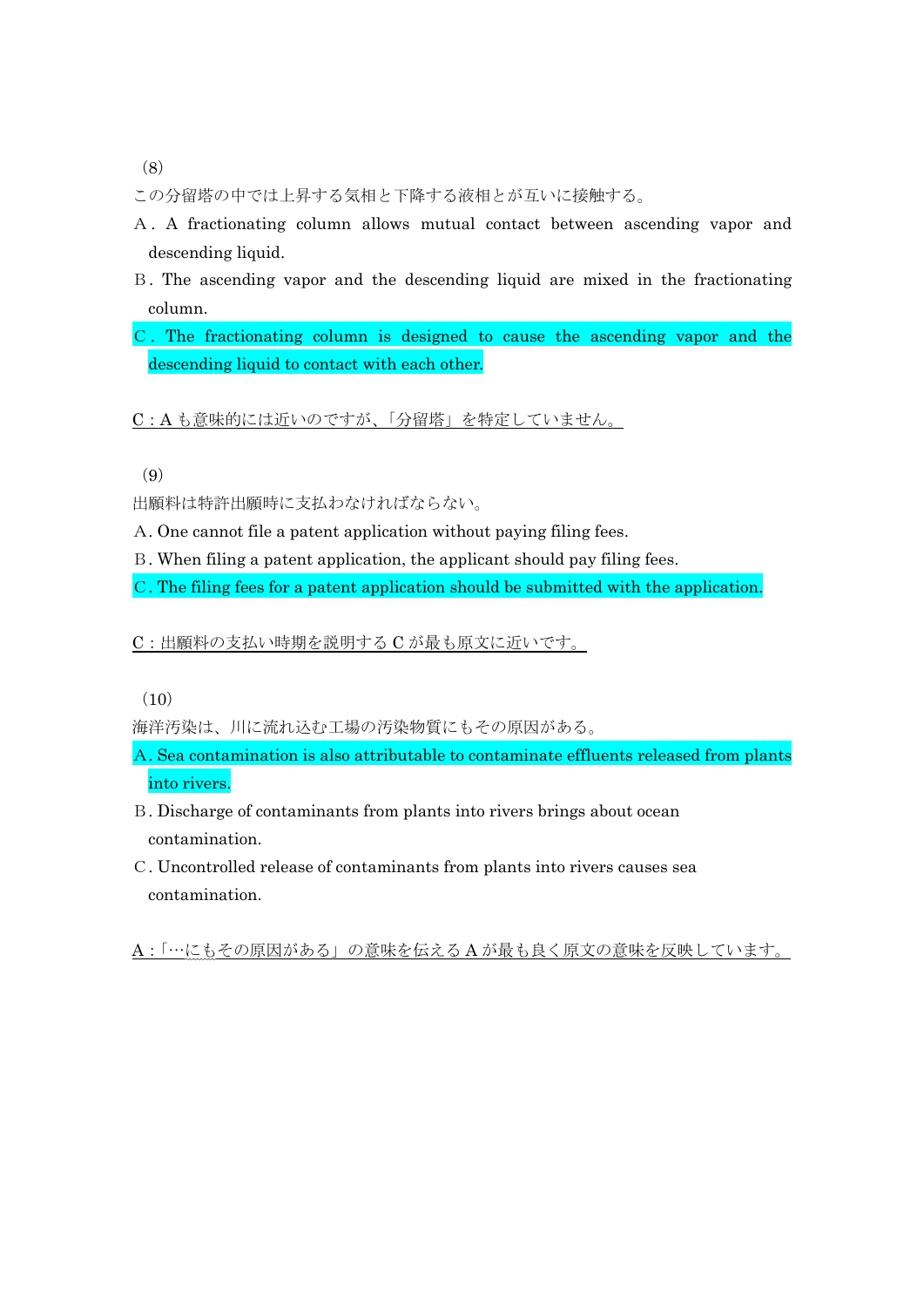### 問 4.

# 次の日本文のそれぞれについて明らかに誤った英訳文を一つ選びなさい。 (1)

- 本明細書に開示された耐酸耐食合金は歯科用その他の用途に用いられる。
- A. The alloy disclosed in this specification resistant to acid and corrosion is suitable for dental and other uses.
- B. Acid and corrosion resistant alloy disclosed in this specification is usable for clinical purposes such as dental uses.
- C. Acid and corrosion resistant alloy disclosed herein is usable for dental purposes and the like.

### B:使用目的を臨床に限定した B が誤りです。

IT 技術の分野では、R&D の競争が激化しており、特に情報記憶技術と通信技術において それが著しい。

- A. Competition in research and development was once intensive among the IT-related manufacturers, especially in technical fields such as information storage and communication.
- B. Research and development in the field of IT technology is under severer competition, particularly in the fields of information storage and communication.
- C. The R&D competition is intensifying in the IT-related technologies, especially in technical fields such as information storage and communication.

A:「かつて競争が激しかった」とする A は誤りです。

(3)

この出願の発明には公知技術に対して新規性がないので拒絶する。

A. This application is rejected as being anticipated by prior art.

- B. This application is rejected as lacking inventive step over known art.
- C. This application is rejected as it lacks novelty over known art.

B:B は新規性ではなく、進歩性のことについて述べています。

<sup>(</sup>2)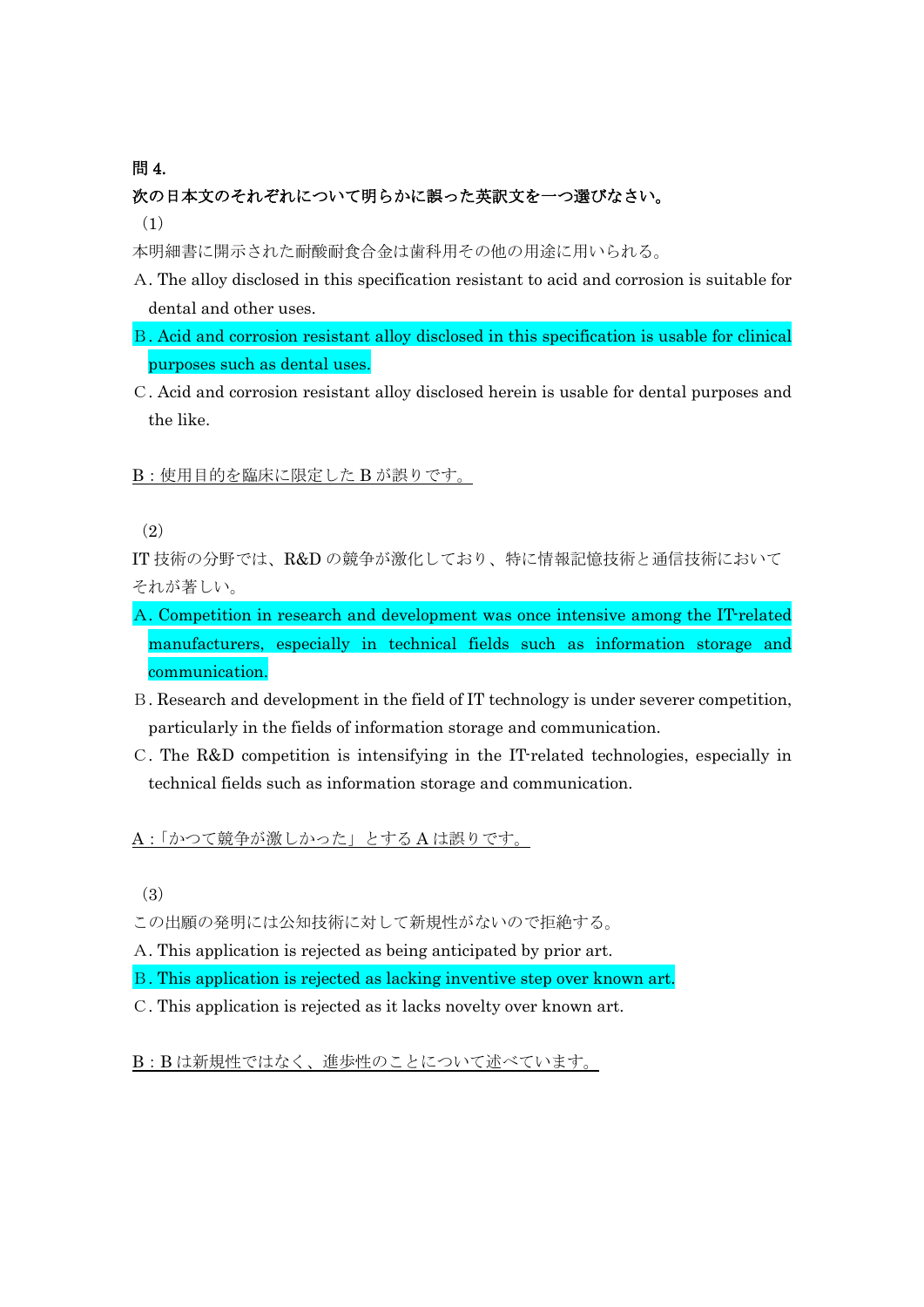(4)

この発明は文献1に記載された技術に文献2に記載された技術を組み合わせて容易に達成 できる。

A. This invention lacks novelty as it is taught by Documents 1 and 2 in combination.

- B. This invention has no inventive step over the combination of Documents 1 and 2.
- C. The invention is obvious from Document 1 in view of Document 2.

#### A:「容易に達成できる」を新規性(novelty)とした A は誤りです。

- (5)
- ビル内交流配電網にはいろいろな種類のケーブル構造が用いられている。
- A. Various cable constructions are used for alternating current power distribution system in buildings.
- B. Buildings employ a variety of types of DC power distribution cable construction.
- C. Various types of cable constructions are used for distributing AC power throughout buildings.

B:「交流」を"DC"と表現した訳文 B は明らかに誤っています。

(6)

- この関連技術については文献1に開示されている。
- A. The related arts are referred to in Document 1.
- B. The related art is shown in Document 1.
- C. Document 1 discloses the related art.

A:単に「言及されている」とした A が誤りです。

(7)

複数の研究者が出願発明に寄与した場合、どの発明に対して誰を発明者とするかは大事な 問題である。

- A. When an invention has been achieved jointly by multiple inventors, it is important to carefully determine the inventors in order to avoid omission of names of the inventor.
- B. When multiple researchers contribute to an invention for which a patent is sought, determining inventorship is important because the law requires to specify to who contributed to each claim.